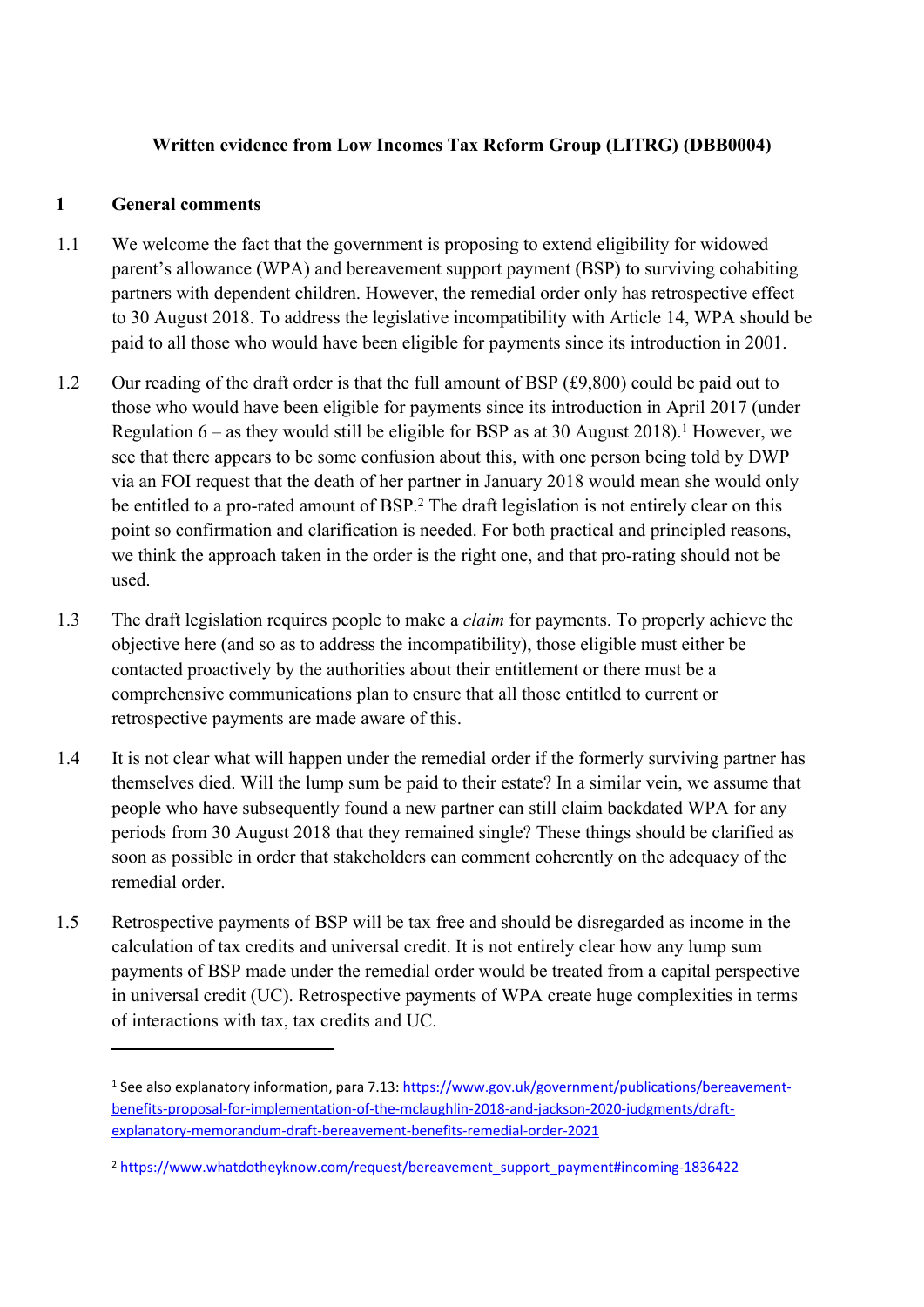- 1.6 As things currently stand, there appears to be potential for unfairness between those who received the payments at the correct time versus those who receive the payments now depending on how the retrospective payments of WPA are taken into account for tax credits, UC and indeed other benefits (such as housing benefit and council tax support). Of course, on the other hand, those who missed out on the payments have not had the benefit of that support at a time they likely needed it and may have incurred costs or had other detrimental consequences as a result.
- 1.7 There are a number of options that could be pursued and some may need legislative changes. HMRC and DWP must be clear on the treatment of the backdated payments for tax, tax credits, UC and other benefits before this remedial order is finalised. It would be unacceptable for people to receive a large amount and then have it unexpectedly taxed, create tax credit and/or UC issues etc.
- 1.8 The remainder of this submission focuses on these interactions. We have produced a fuller briefing with more technical detail about the tax and benefit interactions which we can make available to the Committee if that is helpful.

# **2 Detailed technical comments on tax status and interaction with tax credits and universal credit**

- 2.1 BSP (higher rate, where dependent children are involved) has a non-taxable capital payment (£3,500) and a non-taxable monthly allowance (£350) payable for up to 18 months. It is not counted as income for tax credits or UC. In certain circumstances<sup>1</sup>, the first additional monthly payment (£3,500) is disregarded when calculating the person's capital for UC (for 12 months).
- 2.2 In line with this, any retrospective payments of BSP will be tax free and should be disregarded in the calculation of income for tax credits and UC.
- 2.3 It is not entirely clear how any lump sum payments of BSP made under the remedial order would be treated from a capital perspective for UC. Given that this money was not available at the relevant time and so could not be spent in each assessment period, it would seem fair to introduce a capital disregard for any lump sum payments as a result of the remedial order (whether for a 12 month period or longer) if one doesn't already exist<sup>2</sup> . If this doesn't happen, any of the lump sum payment not spent after 12 months, could mean either the total capital attracts a tariff income or it could affect their entitlement to claim altogether.

<sup>1</sup> Where a claim for BSP is made 12 months or less after the date of death  $-$  see [https://assets.publishing.service.gov.uk/government/uploads/system/uploads/attachment\\_data/file/932331/](https://assets.publishing.service.gov.uk/government/uploads/system/uploads/attachment_data/file/932331/admh2.pdf) [admh2.pdf](https://assets.publishing.service.gov.uk/government/uploads/system/uploads/attachment_data/file/932331/admh2.pdf).

<sup>2</sup> It is not clear whether any lump sum monthly payments count as payment of arrears of a 'social security benefit' for the purposes of the UC regulations and capital disregards – if so, they would also attract a capital disregard for 12 months. [https://www.legislation.gov.uk/uksi/2013/376/schedule/10#commentary-key-](https://www.legislation.gov.uk/uksi/2013/376/schedule/10#commentary-key-8e6db1061d715949ab1a0322f17e5780)[8e6db1061d715949ab1a0322f17e5780](https://www.legislation.gov.uk/uksi/2013/376/schedule/10#commentary-key-8e6db1061d715949ab1a0322f17e5780)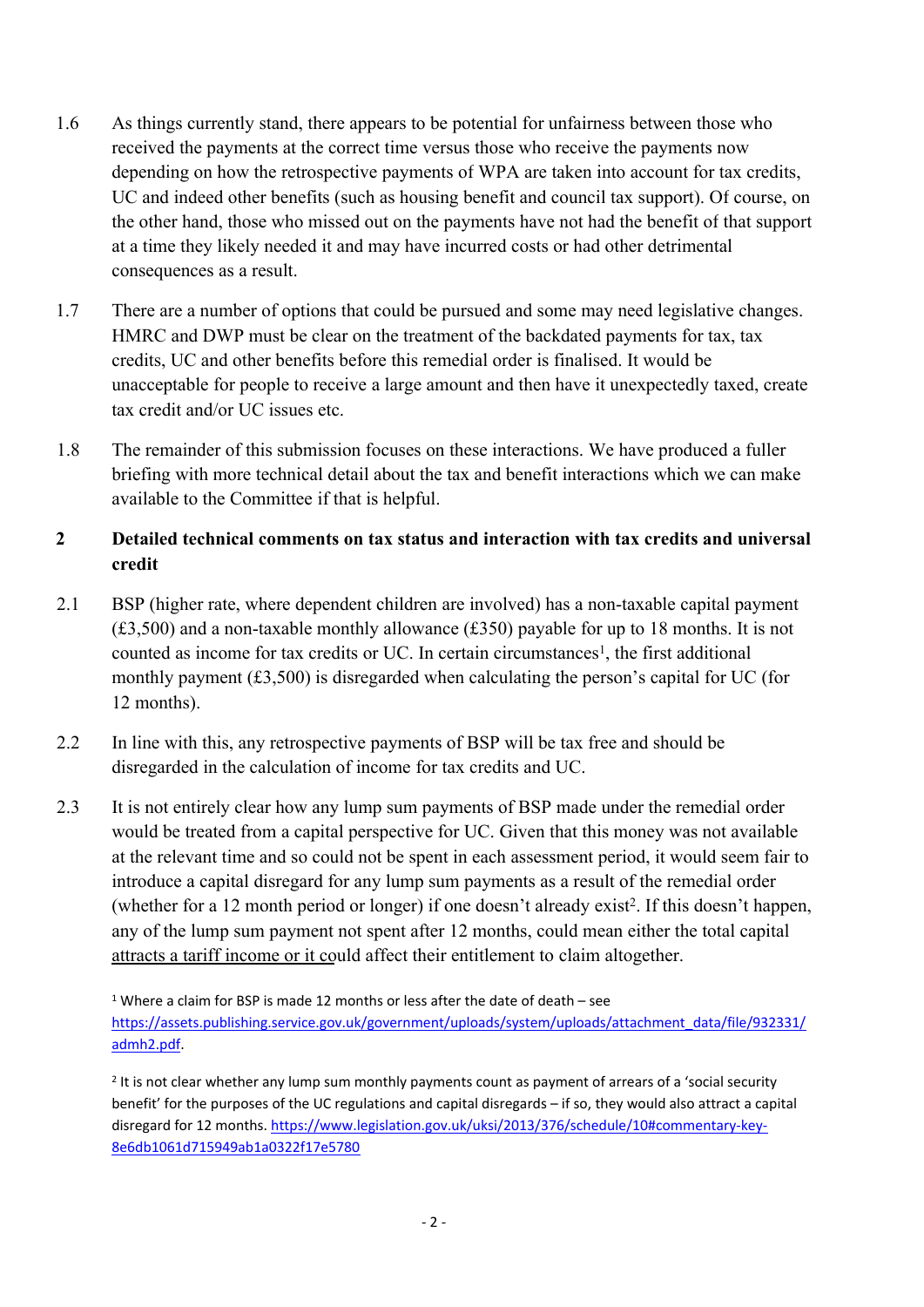2.4 The WPA position is more complex as it is taxable and does interact with other benefits.

## 2.5 *Current tax/benefits treatment of WPA*

- 2.5.1 WPA is taxable as social security pension income<sup>1</sup>. It is not subject to National Insurance contributions.
- 2.5.2 On its own, WPA is below the threshold for paying tax (currently £12,570). However, where other sources of taxable income (such as from work) plus the WPA mean that the threshold is breached, then the person will have to pay tax (with any such tax probably coded out against employment income).
- 2.5.3 For tax credits, WPA is counted as pension income<sup>2</sup>. For Working Tax Credit purposes, there is a 41% withdrawal rate on gross income over £6,525 (2021/22 threshold).
- 2.5.4 Because of the tax and tax credit treatment of WPA, for someone receiving the amount of £122.55 in 2021/22, who earns around £15,000 a year, WPA is worth around £47.79 a week. This is after allowing for a 20% tax deduction and where the whole of the WPA (before tax) is covered by the tax credit taper of 41% (i.e. they have other income equal to the relevant tax credit income threshold).
- 2.5.5 For the purposes of UC, the gross amount of WPA will be treated as unearned income and it is subject to a 100% taper.<sup>3</sup>
- 2.5.6 As WPA is deducted pound-for-pound from the claimant's UC entitlement, the actual value of WPA for them can be greatly reduced (and can be nil or a negative amount<sup>4</sup>).

#### 2.6 *Some comments on the tax/benefits treatment of a WPA lump sum*

- 2.6.1 **Tax**
- 2.6.2 WPA payments are taxable by law based on the year in which the person was entitled to receive them (referred to as the amount 'accruing' in the year) and not when they are actually paid.

<sup>1</sup> Under sections 577 to 579 ITEPA 2003: <https://www.legislation.gov.uk/ukpga/2003/1/part/9/chapter/5>

<sup>2</sup> Under Reg 5 Tax Credits (Definition and Calculation of Income) Regs 2006/2002: [https://revenuebenefits.org.uk/pdf/2002\\_2006\\_original.pdf](https://revenuebenefits.org.uk/pdf/2002_2006_original.pdf)

<sup>3</sup> <https://www.legislation.gov.uk/uksi/2013/376/regulation/66>

<sup>4</sup> Some working people will not only have had their WPA deducted in full from their UC entitlement, but will also have had to pay tax on it in addition (although those who pay tax on it via a larger deduction on their employment income may have the tax partially restored as UC is based on net employment income). The outcome of this is that some working widowed parents in receipt of both UC and WPA may have ended up *out of pocket* on account of their receipt of WPA.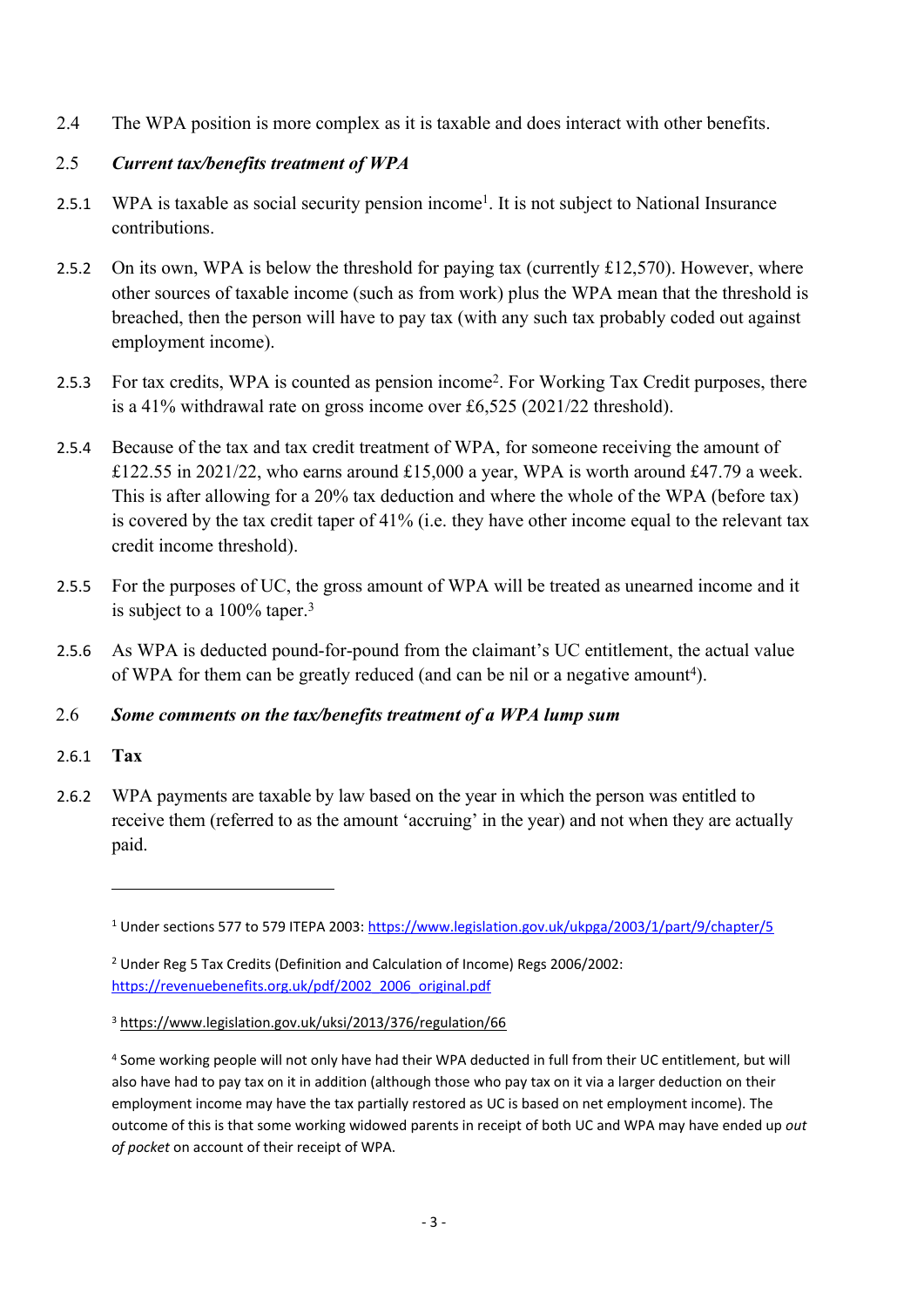- 2.6.3 If the normal accrual rules in s 578 ITEPA 2003 apply<sup>1</sup>, people in receipt of backdated WPA may have underpayments of tax for the 2018/19, 2019/20, 2020/21 and 2021/22 tax years in respect of the amount due for those years. This assumes that the lump sum payment will be made gross by DWP – that is, without any tax taken off it (as currently happens).
- 2.6.4 HMRC are allowed to assess income tax for the current year and four years in arrears, so HMRC would still be within time to assess payments from 2018/19. In line with HMRC's guidance**<sup>2</sup> ,** we assume that HMRC will have to manually recalculate the liability for those not in the Self Assessment (SA) system and for those in SA, make discovery assessments for any years that are out of time for amendment.
- 2.6.5 If the rules are changed (or it is decided that entitlement to the payment only occurs from the date of the remedial order), so that the payment is taxed in the year of claim or receipt, this would potentially create a large tax liability for that tax year and may mean the individual pays more tax than they would have done if they had received it at the correct time.
- 2.6.6 We assume that DWP will notify HMRC of payments made, but this needs confirming. Moreover, DWP communications will need to be very clear that the recipient will need to contact HMRC, as receipt of an untaxed lump sum could trigger a statutory obligation to notify HMRC of a tax liability and to give adequate warning that tax may be due to the lump sum received  $3$

## 2.7 **Tax credits**

- 2.7.1 Our understanding is that under the current rules, payments of WPA follow the tax treatment and will be income in the year they relate to<sup>4</sup>. The disregard system provides some cushioning for tax credits purposes, meaning that someone's income can rise or fall by £2,500 before their tax credits change.
- 2.7.2 To the extent that there is a change to the tax credits award, 2018/19 and 2019/20 are likely to be finalised years<sup>5</sup>. HMRC have powers (for example, HMRC's discovery powers are set out

 $1$  There is a potential argument that anyone getting a lump sum payment under the remedial order is only entitled to it from the date the remedial order has effect and that although the payment covers an earlier period, entitlement to it is not actually retrospective. If that is the case, then it might be argued that the payment should be taxed in the year it is claimed or received, irrespective of it having been notionally calculated by reference to an earlier period of time – i.e. it could be argued that the benefit did not actually 'accrue' in that earlier period. This issue needs to be given some thought and determined so that the tax position is fully understood.

<sup>2</sup> <https://www.gov.uk/hmrc-internal-manuals/self-assessment-manual/sam121161>

<sup>3</sup> S7 TMA 1970: <https://www.legislation.gov.uk/ukpga/1970/9/section/7>

<sup>4</sup> See above para 2.6.3 (footnote) for a possible argument that the tax treatment may look at the year of receipt of the payment. If that was the case, the tax credit position would likely follow the tax position creating a larger overpayment in the year of receipt and avoiding the issues set out in paragraphs 2.7.2 and 2.7.3.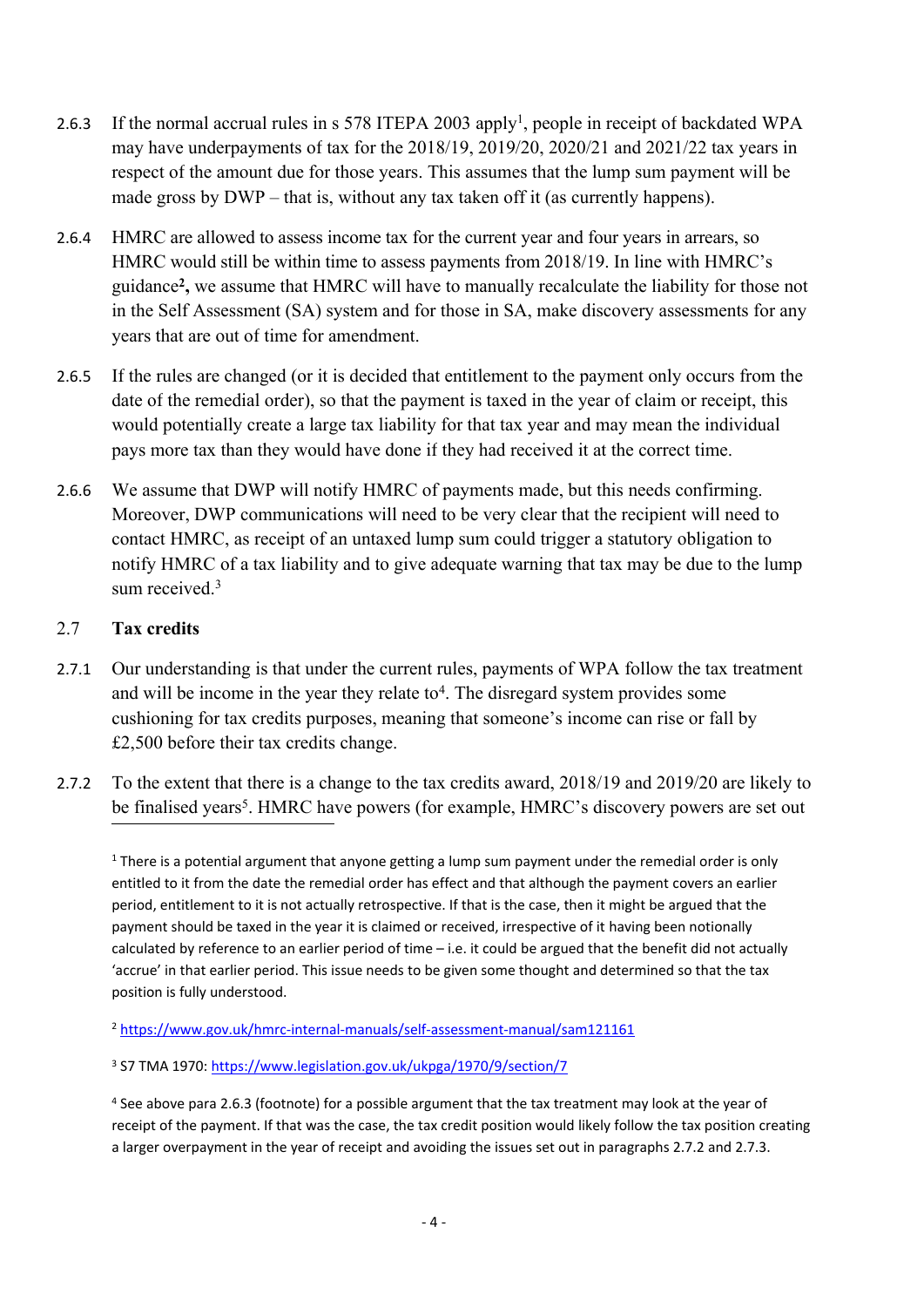in [section](https://www.legislation.gov.uk/ukpga/2002/21/contents) [20](https://www.legislation.gov.uk/ukpga/2002/21/contents) [Tax](https://www.legislation.gov.uk/ukpga/2002/21/contents) [Credits](https://www.legislation.gov.uk/ukpga/2002/21/contents) [Act](https://www.legislation.gov.uk/ukpga/2002/21/contents)  $2002<sup>1</sup>$  $2002<sup>1</sup>$ ) to re-open them but there is nothing forcing them to do so – it isn't automatic.

2.7.3 If HMRC did re-open tax credits awards to reflect the revised tax assessments, it would likely create overpayments for those years. If HMRC decide not to re-open finalised awards or are unable to do so, it will mean that overall those receiving backdated payments may be financially better off than those who received WPA at the correct time.

# 2.8 **Universal credit**

- 2.8.1 Usually, payments of WPA are treated as unearned income for UC, however the position for lump sums of WPA is not completely clear from the UC Regulations.
- 2.8.2 Although there are several possibilities, if the retrospective payment is treated as income only in the assessment period in which it is received (as normal WPA payments are treated), the claimant's income will probably be more than their maximum UC in that assessment period and so it would just reduce the UC payment in that one month. In theory, this means they could be better off financially from a UC perspective than if they had received the WPA payments at the correct time.
- 2.8.3 There is also the issue that unearned income is supposed to be reckoned gross for UC. Therefore if tax is collected on the WPA lump sum by HMRC, that tax will not be taken into account for UC. However, if the claimant had received WPA at the appropriate time, any tax may have been coded out against their employment income. The practical effect of that would be they might have had less net earnings taken into account for UC as a result.
- 2.8.4 There are also likely to be some very tricky issues given that some people will not have been on UC through the whole backdating period.

# **3 About us**

- 3.1 LITRG is an initiative of the Chartered Institute of Taxation (CIOT) to give a voice to the unrepresented. Since 1998, LITRG has been working to improve the policy and processes of the tax, tax credits and associated welfare systems for the benefit of those on low incomes. Everything we do is aimed at improving the tax and benefits experience of low-income workers, pensioners, migrants, students, disabled people, and carers.
- 3.2 The CIOT is a charity and the leading professional body in the United Kingdom concerned solely with taxation. The CIOT's primary purpose is to promote education and study of the administration and practice of taxation. One of the key aims is to achieve a better, more efficient, tax system for all affected by it – taxpayers, advisers, and the authorities.

<sup>1</sup> <https://www.legislation.gov.uk/ukpga/2002/21/contents>

<sup>5</sup> [https://revenuebenefits.org.uk/tax-credits/guidance/how-do-tax-credits-work/the-yearly-cycle/claims](https://revenuebenefits.org.uk/tax-credits/guidance/how-do-tax-credits-work/the-yearly-cycle/claims-finishing/)[finishing/](https://revenuebenefits.org.uk/tax-credits/guidance/how-do-tax-credits-work/the-yearly-cycle/claims-finishing/)